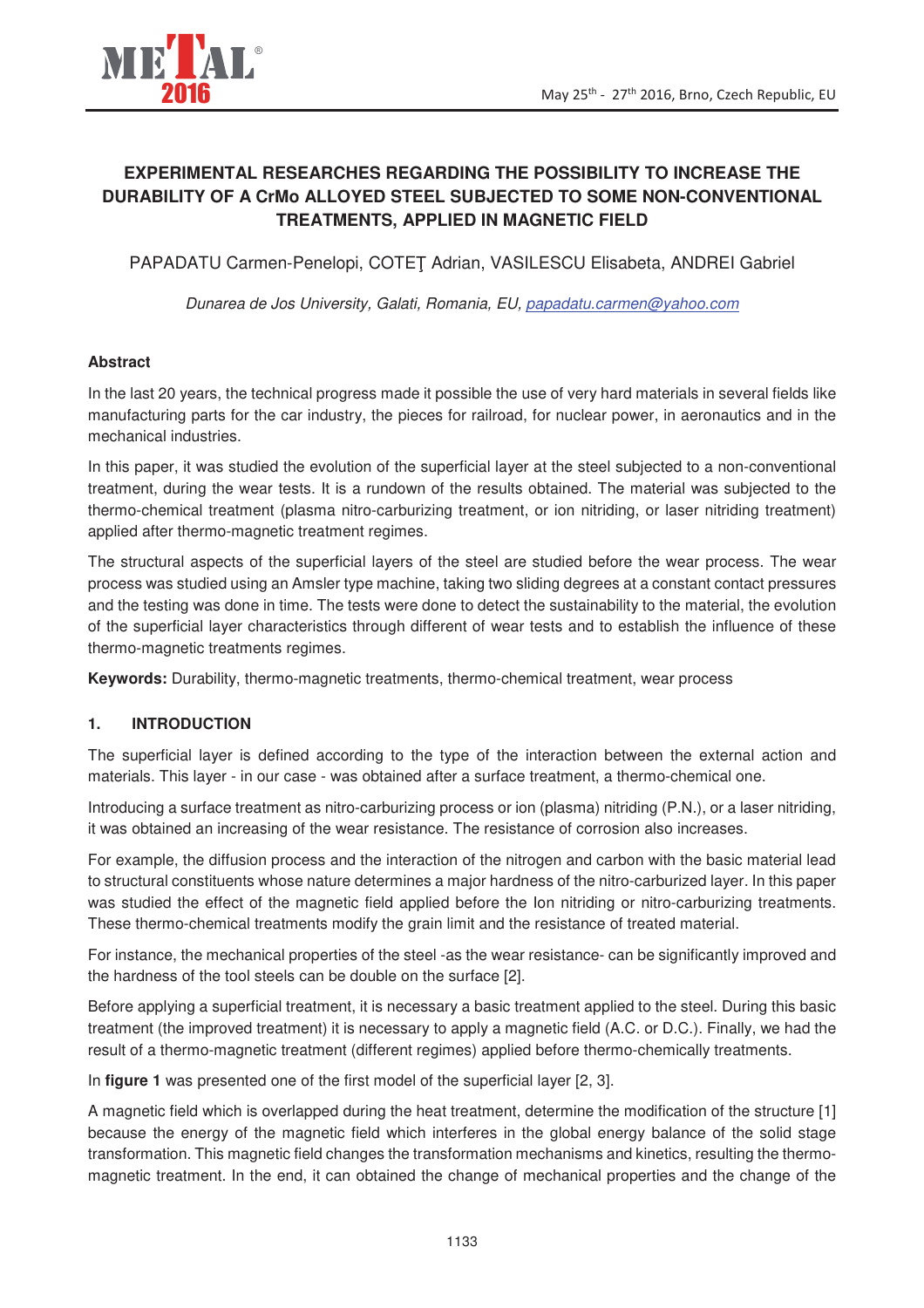

structure for this material. Adding a surface treatment (for example, a thermo-chemical treatment), determine the increase of the wear resistance and the corrosion resistance. [1].



**Figure 1** One model for the superficial layer (sourse: J. Caubet)

Magnetostriction determines local oscillations resulting local plastic deformations [1, 4, 6].Magnetostriction determines a reduction of the quantity of the residual austenite. Furthermore, this situation implies a higher hardness of the material and for many applications - good endurance characteristics.

The control of the ion (plasma) nitrided layer using micro-hardness curves, for example, involves the determining of the micro-hardness from the superficial layer on the depth. Following this influence of the magnetic field can be seen the effects of the aluminum (1.18%) and chromium (1.38%) - as alloying elements of the steel - and the influence of the thermo-magnetic treatment on the micro-hardness of the superficial layers obtained through thermo-chemical treatment applied after thermo-magnetic treatments. This influence is determined by the increasing of the thickness of the superficial layer. This superficial layer obtained after unconventional treatment has higher micro-hardness values than the superficial layer classical treated (see **Figure 1**).

In this paper, it was presented a review regarding the advantages and disadvantages between the classic improvement treatment and the treatment realized in magnetic field. It is a rundown of the results obtained in the last years.

### **2. EXPERIMENTAL PROGRAM**

For the experimental program, there have been considered three lots of samples from AISI (SAE) 4038 steel grade. The chemical analysis obtained by atomic absorption primarily revealed a basic composition presented in **Table 1**. The steel analyzed had a max score 4.5 from inclusions and a fine grain (score 8) [2, 6].

The material was subjected to the plasma nitro-carburizing treatment process, or ionic (plasma) nitriding, or laser nitriding treatment, after thermo-magnetic treatment (in D.C. current or in A.C. current).

It is necessary to do a comparison between the classic treatment and the non-conventional one.

| Steel grade   | (%)<br>$\tilde{\phantom{a}}$ | Mn<br>(%) | Si<br>(% ) | (%)<br>D | S(% )<br>ີ | Cr(%) | Cu<br>(% ) | Mo<br>(% ) | Al<br>(% ) |
|---------------|------------------------------|-----------|------------|----------|------------|-------|------------|------------|------------|
| AISI(SAE)4038 | 0.38                         | 0.50      | 0.25       | 0.026    | 0.020      | .38   | 0.058      | ∪. ı       | .          |

**Table 1** Chemical composition of the material [2, 6]

The tests of wear process through the dry friction are designed to estimate the material resistance. For these tests, it was used an Amsler type machine, taking two degrees of sliding  $(\xi=10\%$  or,  $\xi=20\%$ ), at a certain contact pressure and the testing was done in time (see **Figure 2**).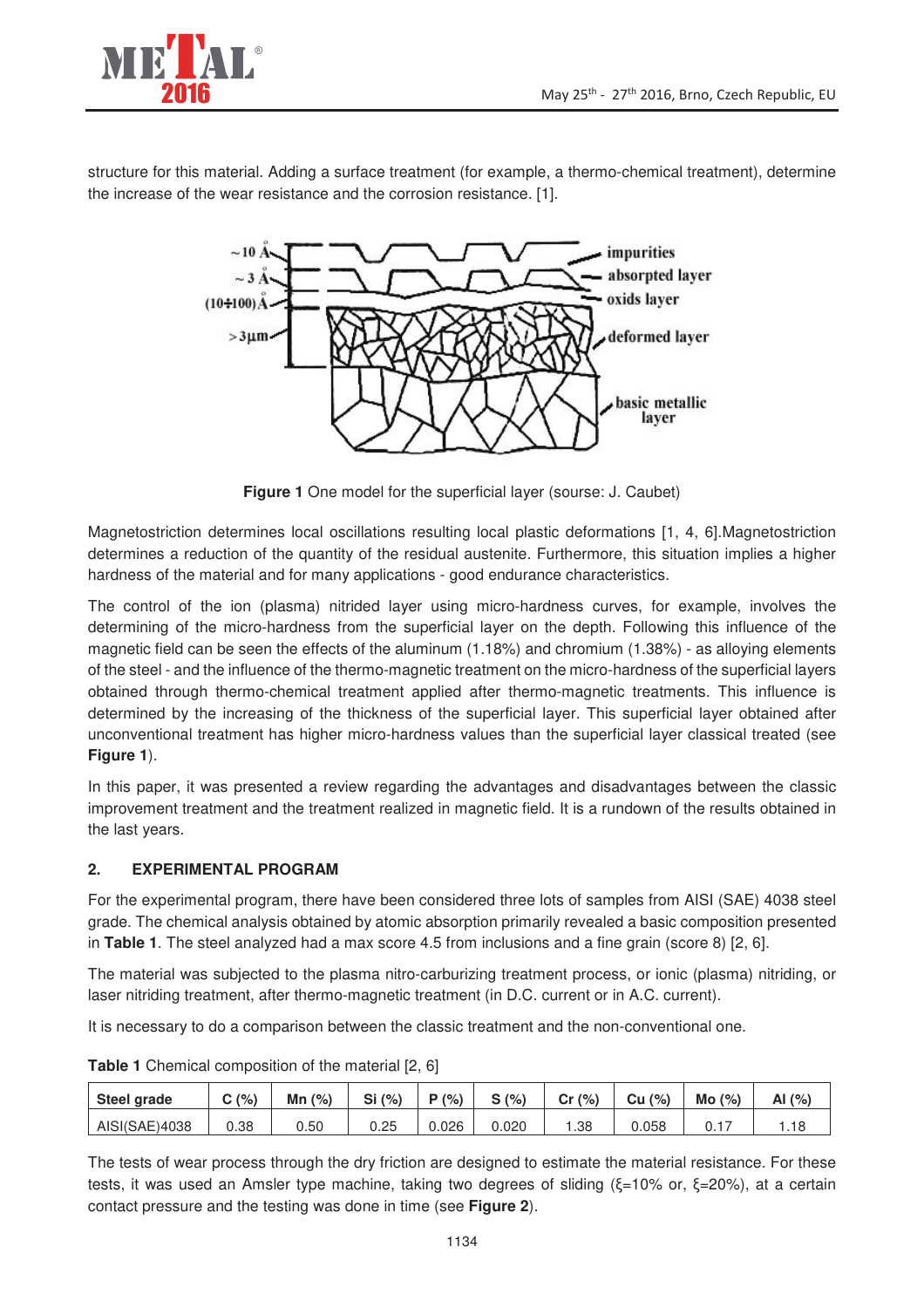

The tests were done to detect the evolution of the superficial layer through different wear tests with dry friction. It was established the influence of the tribological factors (operating parameters such as the normal loading Q) on the superficial layers.

**Table 2** presents the standard mechanical characteristics of the steel (SAE 4038) [2, 6], corresponding to The Society of Automotive Engineers (SAE) and The American Iron and Steel Institute (AISI).

| Steel grade    | Rp <sub>0.2</sub>  | $R_m$ | $A_5$<br>- |                        | KCU <sub>300/2</sub> | KCU <sub>300/5</sub>      | HВ                   |  |
|----------------|--------------------|-------|------------|------------------------|----------------------|---------------------------|----------------------|--|
|                |                    |       |            |                        |                      |                           | (State of annealing) |  |
|                | $\text{IdaN/mm}^2$ | [%]   |            | [daJ/cm <sup>2</sup> ] |                      | $[d$ aN/mm <sup>2</sup> l |                      |  |
| AISI(SAE) 4038 | 85                 | 100   | 15         | 50                     | a                    | ь                         | 229                  |  |

**Table 2** Mechanical characteristics of the steel [2, 6]

It were applied the following treatment regimes:

- a) a martensitic hardening process at 920°C followed by a treatment of high tempering at 620°C  $\rightarrow$  classic treatment  $(H = 0 A/m)$ , noted with t1
- b) a treatment of hardening of steel (at 920°C) followed by a high tempering (at 620°C) applied to steel, cooling being performed in alternative current (a.c.) magnetic field ( $H = 1300$  A/m), noted with t3
- c) a treatment of hardening of steel (at 920°C) followed by a high tempering (at 620 °C), cooling being performed in d.c. (direct current) magnetic field, noted with t4

After these basic treatments, one part of the samples of the steel were subjected to a nitro-carburizing process (Tenifer) at 530°C, one part of the samples were subjected to a ion (plasma) nitriding (P.N.) at 530°C and the rest of the samples were subjected to a laser nitriding treatment.

We noted with: T1- a complex classic treatment consisting of the treatment t1 followed by a ion nitriding treatment realized at 530 $\degree$ C; T3 or Tca - a complex treatment consisting of the unconventional treatment t3 followed by a ion nitriding treatment realized at  $530^{\circ}$ C; T4 or  $Tcc$  - a complex treatment consisting of the unconventional treatment t4 followed by a ion nitriding treatment realized at 530°C.

We noted with: T12 or T1' - a complex classic treatment consisting of the treatment t1 followed by a ionic nitrocarburizing treatment realized at 530°C; T13 - a complex treatment consisting of the unconventional treatment t3 followed by a ion nitro-carburizing treatment realized at 530°C; T14 - a complex treatment consisting of the unconventional treatment t4 followed by a ion nitrocarburizing treatment realized at 530°C.

We noted with: T5' - a complex classic treatment consisting of the treatment t1 followed by a laser nitriding; T7' - a complex treatment consisting of the unconventional treatment t3 followed by a laser nitriding; T8'- a complex treatment consisting of the unconventional treatment t4 followed by a laser nitriding.

The wear tests have been made using an Amsler machine, roller on roller, taking two sliding degrees ( $\xi$ = 10% or, 20%), testing in time (3 hours). After each hour of wear tests the external diameter was measured. It were determined the wear resistance of the rollers through dry friction and the surface structure evolution for different parameters of testing regimes. The other factors which influence the wear process are: the contact geometry of the friction couple (roller on roller), the technological parameters (surface quality, heat treatments etc.) and the exploitation conditions (the thermal solicitation, for example).

Wear tests were carried out on an Amsler machine (see **Figure 2**), using several couples of rollers (see **Figure 3**).

Each couple corresponds to different sliding degrees  $\xi$ . The contact between roller is  $b=10$  mm [6, 8].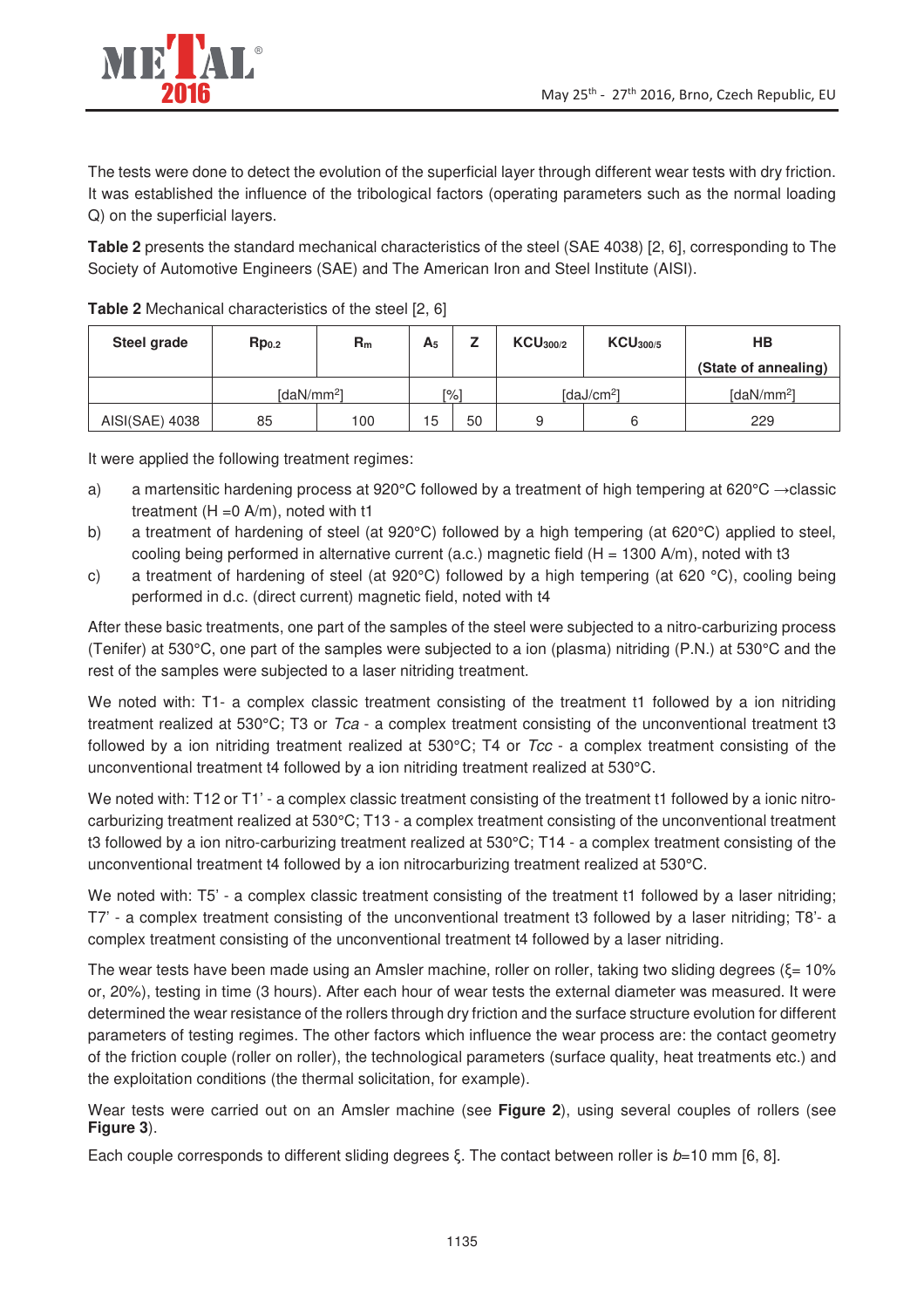



**Figure 2** Wear tests were carried out on an Amsler machine [6, 8]

The sliding degree  $(\xi)$  is defined as [8]:

$$
\xi = [(v_1 - v_2) / v_1] 100 [%], \tag{1}
$$

**Figure 3** Couples of rollers corresponding to different sliding degrees  $\xi$  [6], for Amsler machine

where  $v1$  and  $v2$  are the peripheral velocities of the rollers in contact, each one having their specific peripheral velocity due to a particular combination of angular speeds (n1, n2) and diameter sizes (d1, d2) [2].

Index 1 or 2 are added for the roller 1 or 2, respectively, both of the same tested friction couple. For instance,  $\xi$ =10% is obtained for a pair of tested rollers having d1=40 mm, n1=180 rpm and d2=40 mm, n2=162 rpm;  $\xi$ =18% is obtained for a pair of tested rollers having d1=44 mm, n1=180 rpm and d2=40 mm, n2=162 rpm; the level of the stress is corresponding to a specific load of 150 daN (as normal load is  $Q=1.500$  N). As we stated above, the Magnetostriction determines a cold hardening of the residual austenite, a higher material hardness and for many applications - good endurance characteristics (see **Figure 4**).

# **3. RESULTS AND DISCUSSION**

In **Figure 4**, was represented the variation of the hardness corresponding with each basic treatment applied [6]. The magnetic field applied influences also the micro-hardness of the steel (see **Figure 5**).





**Figure 4** The hardness values, after basic treatment

**Figure 5** Micro-hardness values in the ion nitrided layer at 0.02 mm distance from the surface of the samples

In **Figure 6**, was presented the influence of the thermo-magnetic treatment on the worn-out layer depth, after 3 hours of wear tests,  $\xi$ =20% and Q=150 daN. The thermo-magnetic treatment regimes were applied before thermo-chemical treatment regimes (except the classic treatment T1).



**Figure 6** Evolution of the worn-out layer depth (Uh) after three hours of wear tests, for Q=150 daN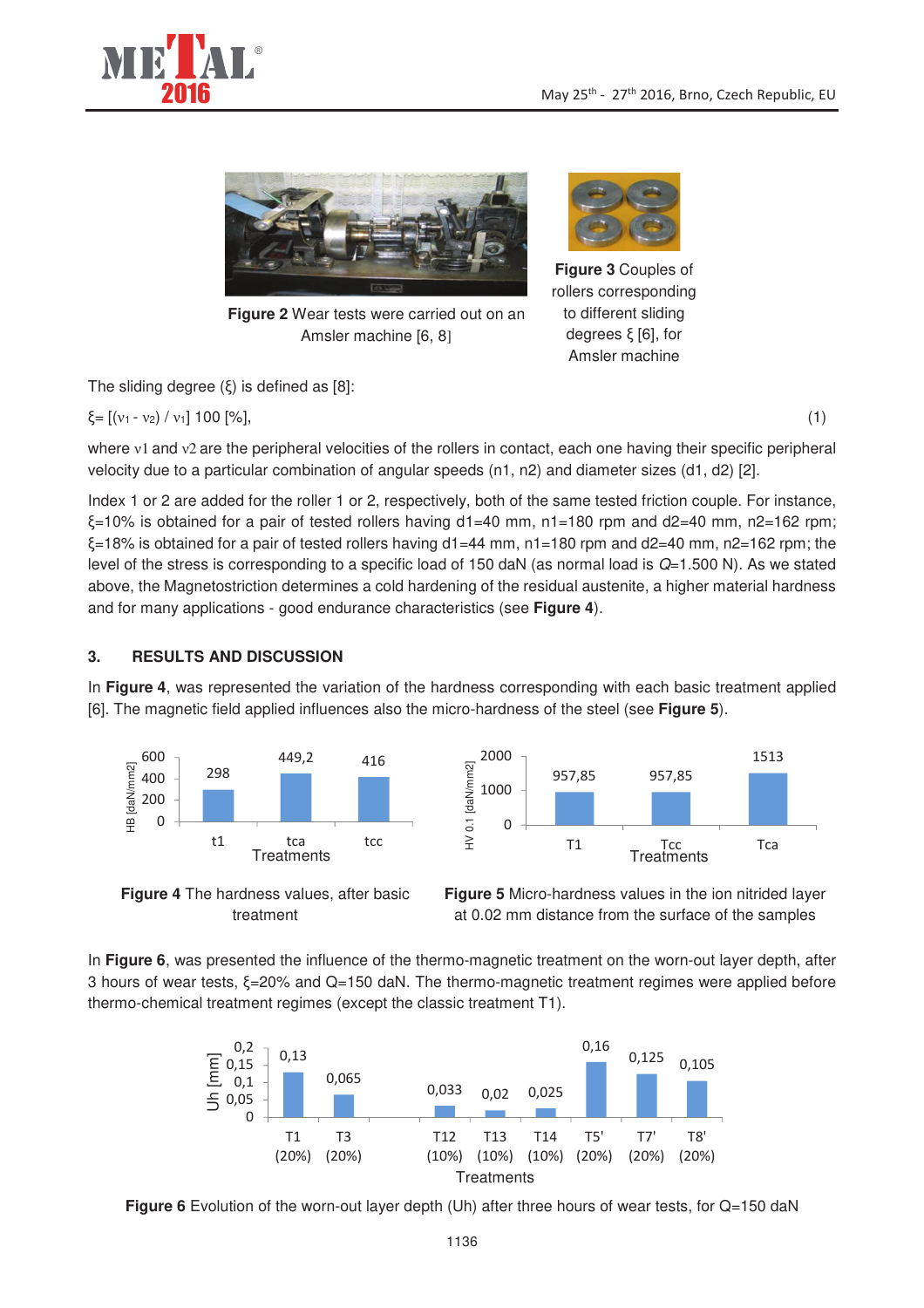

The microstructures (see **Figures 7 - 9** [6], and **Figures 10 - 12**) shown that on the case of thermo-magnetic treatments applied before thermo-chemical treatments the thickness of the white superficial layers is higher than in the classic treatment case. The thickness of the superficial layer increases if we apply a thermomagnetic treatment before the thermo-chemical one [6].



It was obtained a higher diffusion for thermo-chemical treatments applied after thermo-magnetic treatments regimes [6]. Analyzing the microstructures before the wear tests, it can be observed that every stage of the heat treatment in magnetic field (AC current or DC current in magnetic field) influences the hardness and the thickness of the superficial layers obtained after thermo-chemical treatments. In **Figure 13** is represented the influence of the thermo-magnetic treatment applied before of the ionic nitriding treatment on the evolution of the mass loss  $(\Delta m)$ , after three hours of wear tests. In **Figure 14** is represented the effect of the thermomagnetic treatment applied before of the laser- nitriding on the average mass loss  $(\Delta m)$ , after three hours of wear process through dry friction.







**Figure 14** The average mass loss  $(\Delta m)$ , after three hours of wear process for normal loading Q=150 daN and  $\xi = 20\%$  (conducting roller).



**Figure 15** Evolution of the average mass loss  $(\Delta m)$ , after three hours of wear tests, for normal loading Q=150 daN, in the case of ionic nitriding and nitrocarburizing applied after thermo-magnetic treatments